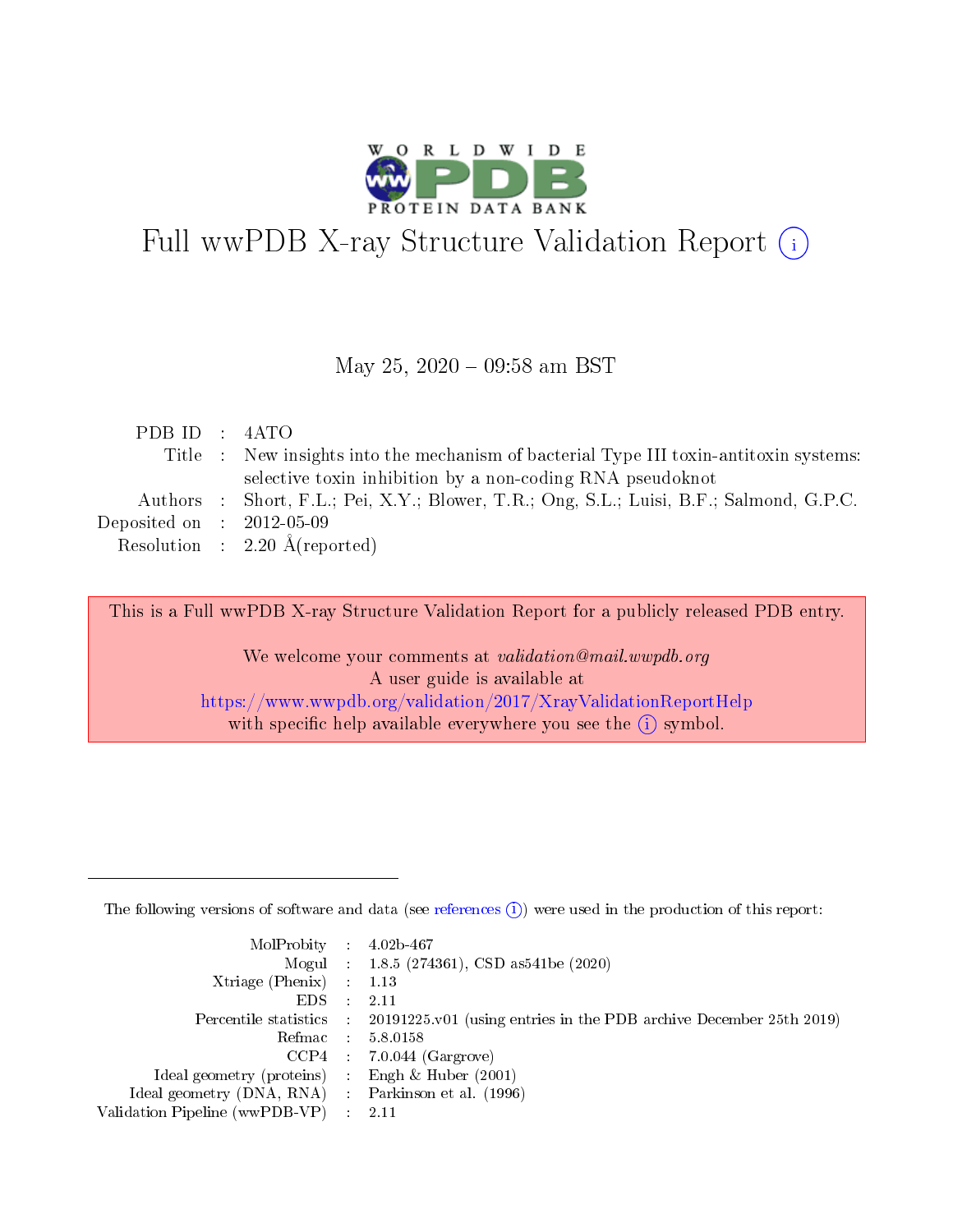# 1 [O](https://www.wwpdb.org/validation/2017/XrayValidationReportHelp#overall_quality)verall quality at a glance  $(i)$

The following experimental techniques were used to determine the structure: X-RAY DIFFRACTION

The reported resolution of this entry is 2.20 Å.

Percentile scores (ranging between 0-100) for global validation metrics of the entry are shown in the following graphic. The table shows the number of entries on which the scores are based.



| Metric                | Whole archive          | <b>Similar resolution</b>                          |
|-----------------------|------------------------|----------------------------------------------------|
|                       | $(\#\mathrm{Entries})$ | $(\text{\#Entries, resolution range}(\text{\AA}))$ |
| $R_{free}$            | 130704                 | $4898(2.20-2.20)$                                  |
| Clashscore            | 141614                 | $5594(2.20-2.20)$                                  |
| Ramachandran outliers | 138981                 | $5503(2.20-2.20)$                                  |
| Sidechain outliers    | 138945                 | $5504(2.20-2.20)$                                  |
| RSRZ outliers         | 127900                 | $4800(2.20-2.20)$                                  |
| RNA backbone          | 3102                   | $1032(2.60-1.80)$                                  |

The table below summarises the geometric issues observed across the polymeric chains and their fit to the electron density. The red, orange, yellow and green segments on the lower bar indicate the fraction of residues that contain outliers for  $>=3, 2, 1$  and 0 types of geometric quality criteria respectively. A grey segment represents the fraction of residues that are not modelled. The numeric value for each fraction is indicated below the corresponding segment, with a dot representing fractions  $\epsilon = 5\%$  The upper red bar (where present) indicates the fraction of residues that have poor fit to the electron density. The numeric value is given above the bar.

| Mol | Chain   Length | Quality of chain |     |     |     |
|-----|----------------|------------------|-----|-----|-----|
|     | 194            | 4%<br>73%        | 12% |     | 13% |
|     | 34             | 76%              |     | 24% |     |

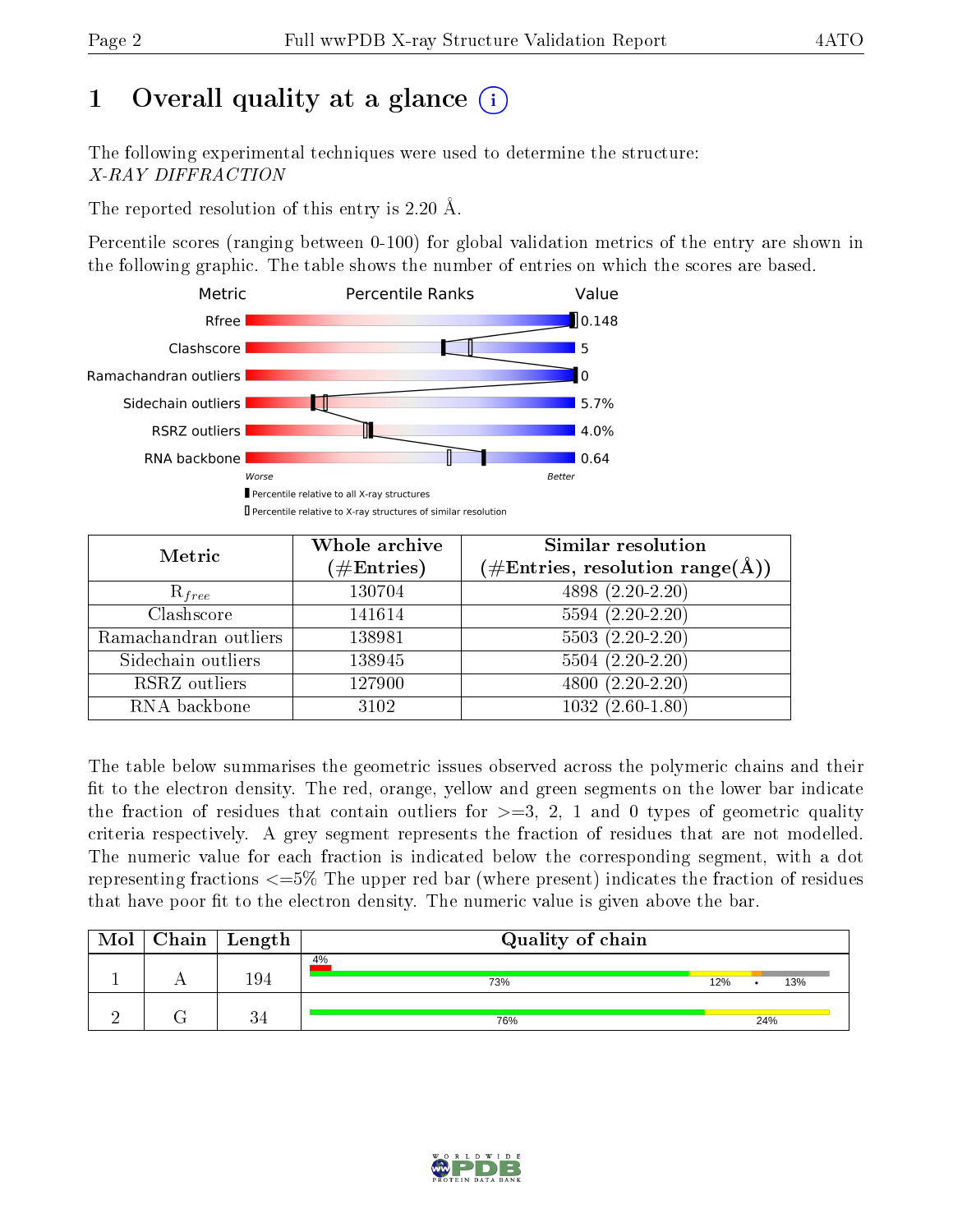# 2 Entry composition (i)

There are 4 unique types of molecules in this entry. The entry contains 2347 atoms, of which 0 are hydrogens and 0 are deuteriums.

In the tables below, the ZeroOcc column contains the number of atoms modelled with zero occupancy, the AltConf column contains the number of residues with at least one atom in alternate conformation and the Trace column contains the number of residues modelled with at most 2 atoms.

• Molecule 1 is a protein called TOXN.

| Mol | Chain   Residues | $\rm{Atoms}$           |     |     | ZeroOcc   AltConf   Trace |   |  |  |
|-----|------------------|------------------------|-----|-----|---------------------------|---|--|--|
|     | 168              | $_{\rm Total}$<br>1391 | 883 | 235 | 266                       | - |  |  |

• Molecule 2 is a RNA chain called TOXI.

| Mol | Chain | Residues |              | $\rm{Atoms}$ |  | $\text{ZeroOcc} \mid \text{AltConf} \mid \text{Trace}$ |  |
|-----|-------|----------|--------------|--------------|--|--------------------------------------------------------|--|
|     |       | 34       | Total<br>726 | 325 130 237  |  |                                                        |  |

• Molecule 3 is (4S)-2-METHYL-2,4-PENTANEDIOL (three-letter code: MPD) (formula:  $C_6H_{14}O_2$ .



|  | $\text{Mol}$   Chain   Residues | Atoms   |  | $ZeroOcc \   \ AltConf$ |  |  |
|--|---------------------------------|---------|--|-------------------------|--|--|
|  |                                 | Total C |  |                         |  |  |

• Molecule 4 is water.

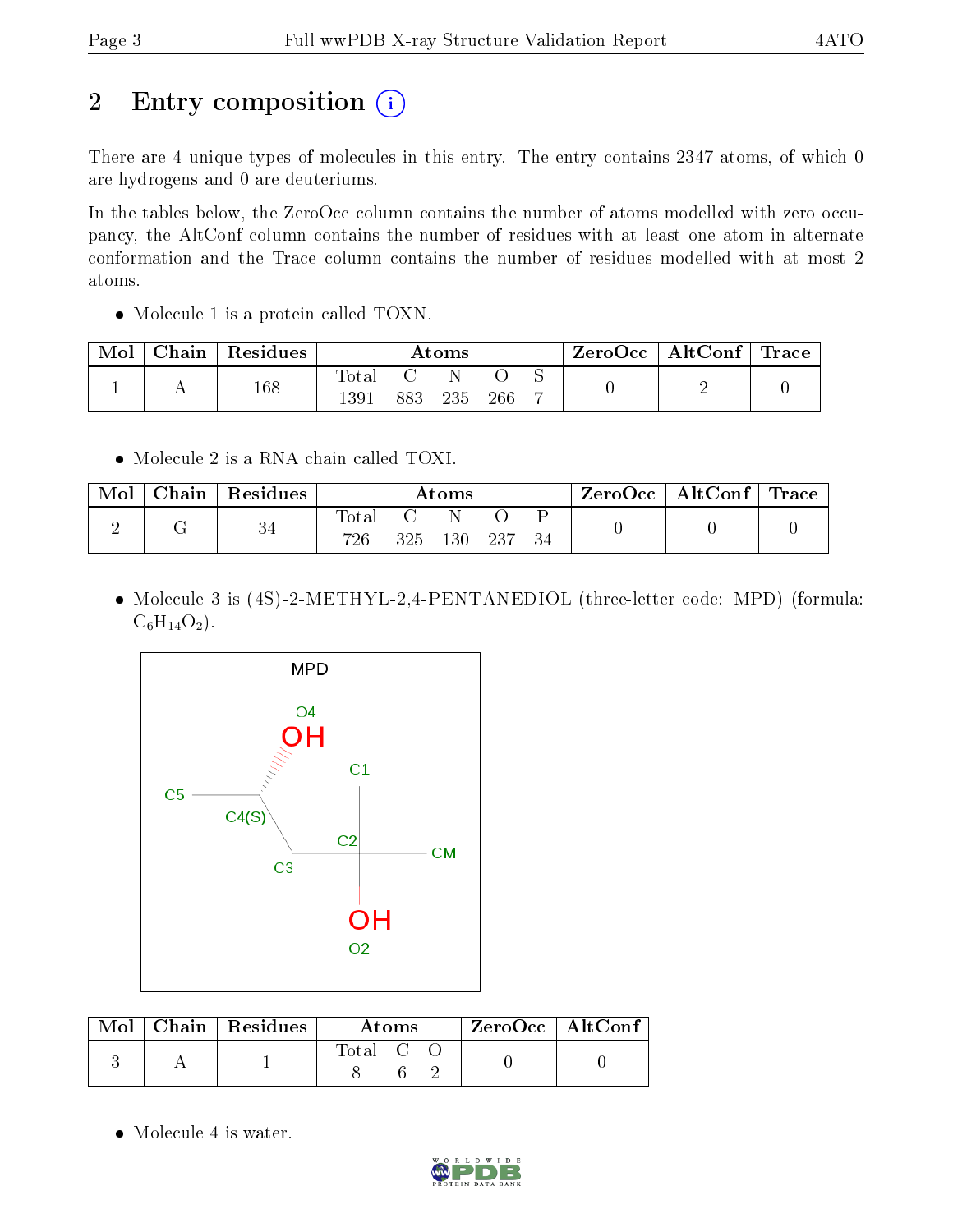|  | $Mol$   Chain   Residues | Atoms                           | ZeroOcc   AltConf |
|--|--------------------------|---------------------------------|-------------------|
|  | 130                      | Total<br>130<br>130             |                   |
|  | 92                       | Total O<br>Q <sub>2</sub><br>Q9 |                   |

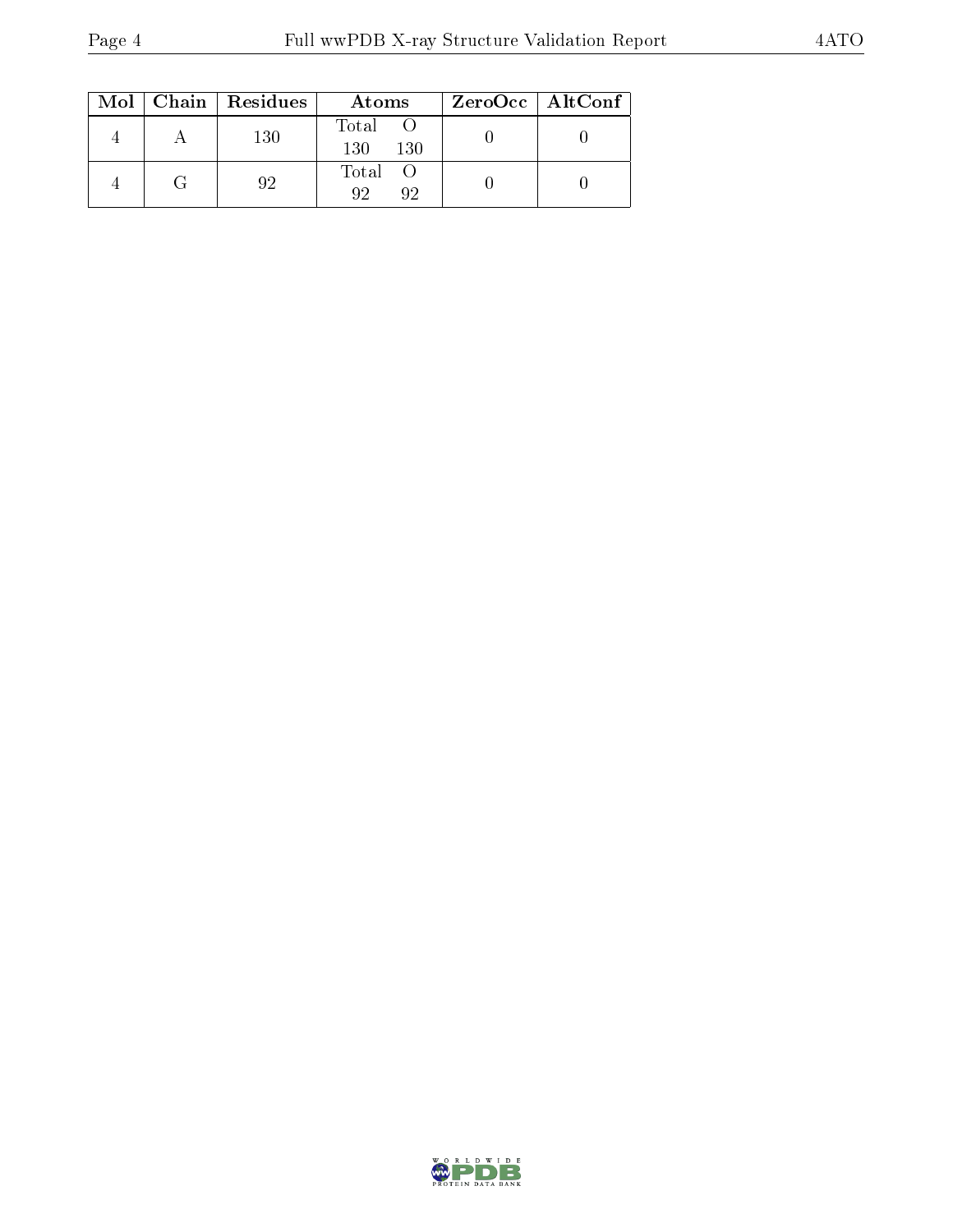## 3 Residue-property plots  $(i)$

These plots are drawn for all protein, RNA and DNA chains in the entry. The first graphic for a chain summarises the proportions of the various outlier classes displayed in the second graphic. The second graphic shows the sequence view annotated by issues in geometry and electron density. Residues are color-coded according to the number of geometric quality criteria for which they contain at least one outlier: green  $= 0$ , yellow  $= 1$ , orange  $= 2$  and red  $= 3$  or more. A red dot above a residue indicates a poor fit to the electron density (RSRZ  $> 2$ ). Stretches of 2 or more consecutive residues without any outlier are shown as a green connector. Residues present in the sample, but not in the model, are shown in grey.



• Molecule 1: TOXN

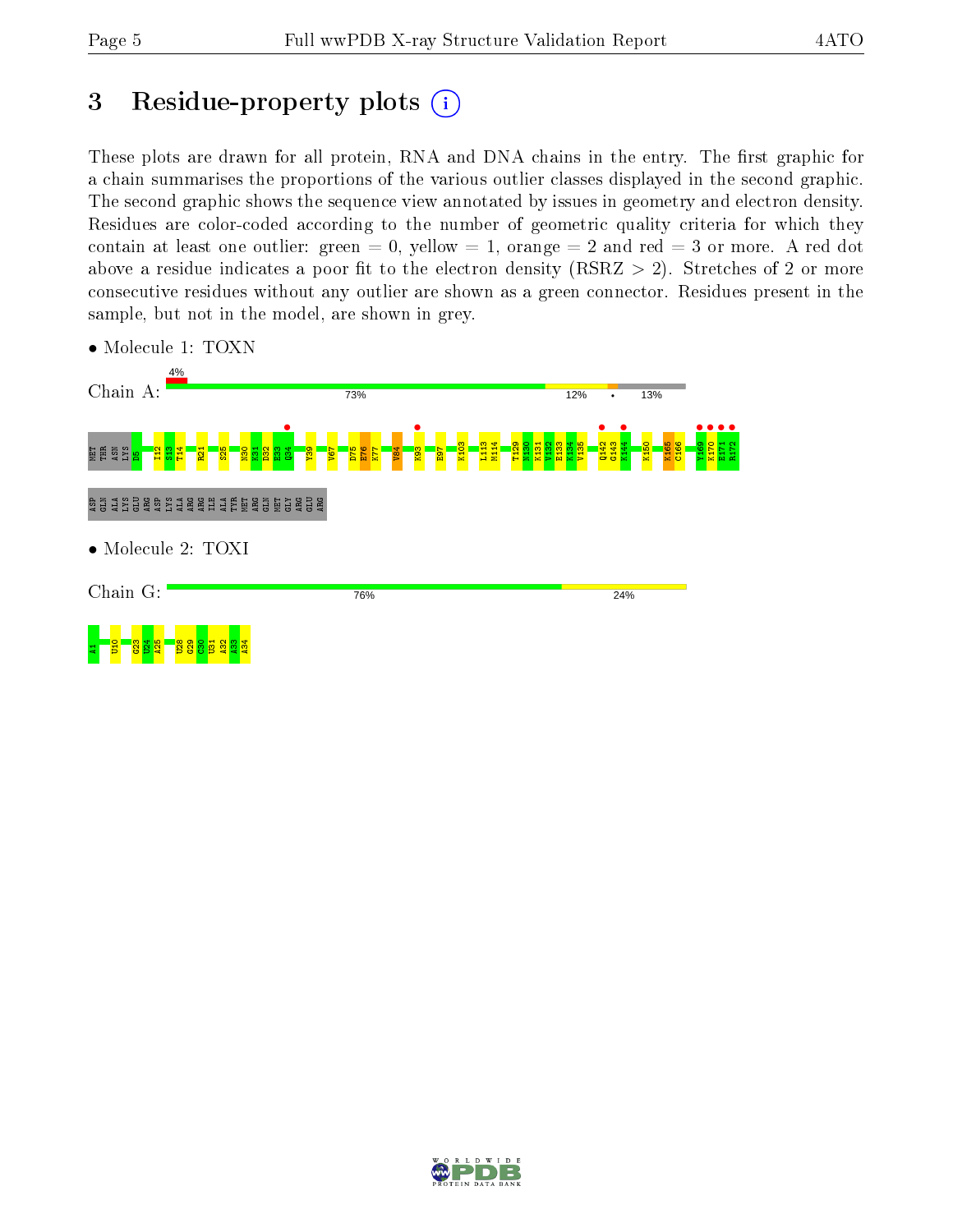# 4 Data and refinement statistics  $(i)$

| Property                                                             | Value                                              | Source     |
|----------------------------------------------------------------------|----------------------------------------------------|------------|
| Space group                                                          | $\overline{P}$ 6                                   | Depositor  |
| Cell constants                                                       | $127.10\text{\AA}$<br>$127.10\text{\AA}$<br>37.73Å |            |
| a, b, c, $\alpha$ , $\beta$ , $\gamma$                               | $90.00^\circ$<br>$90.00^\circ$<br>$120.00^{\circ}$ | Depositor  |
| Resolution $(A)$                                                     | 27.95<br>$-2.20$                                   | Depositor  |
|                                                                      | 27.95<br>$-2.20$                                   | <b>EDS</b> |
| % Data completeness                                                  | 99.9 (27.95-2.20)                                  | Depositor  |
| (in resolution range)                                                | $100.0 (27.95 - 2.20)$                             | <b>EDS</b> |
| $R_{merge}$                                                          | 0.05                                               | Depositor  |
| $\mathrm{R}_{sym}$                                                   | (Not available)                                    | Depositor  |
| $\sqrt{I/\sigma}(I) > 1$                                             | $\overline{3.98}$ (at 2.20 Å)                      | Xtriage    |
| Refinement program                                                   | PHENIX (PHENIX.REFINE)                             | Depositor  |
|                                                                      | 0.192<br>$\overline{0.160}$ ,                      | Depositor  |
| $R, R_{free}$                                                        | 0.159<br>0.148                                     | DCC        |
| $R_{free}$ test set                                                  | 895 reflections $(4.96\%)$                         | wwPDB-VP   |
| Wilson B-factor $(A^2)$                                              | 40.8                                               | Xtriage    |
| Anisotropy                                                           | 0.010                                              | Xtriage    |
| Bulk solvent $k_{sol}(e/\mathring{A}^3)$ , $B_{sol}(\mathring{A}^2)$ | $0.32$ , 55.9                                      | <b>EDS</b> |
| L-test for twinning <sup>2</sup>                                     | $< L >$ = 0.48, $< L2 >$ = 0.30                    | Xtriage    |
| Estimated twinning fraction                                          | $0.042$ for h,-h-k,-l                              | Xtriage    |
| $F_o, F_c$ correlation                                               | 0.97                                               | <b>EDS</b> |
| Total number of atoms                                                | 2347                                               | wwPDB-VP   |
| Average B, all atoms $(A^2)$                                         | 46.0                                               | wwPDB-VP   |

Xtriage's analysis on translational NCS is as follows: The largest off-origin peak in the Patterson function is  $3.88\%$  of the height of the origin peak. No significant pseudotranslation is detected.

<sup>&</sup>lt;sup>2</sup>Theoretical values of  $\langle |L| \rangle$ ,  $\langle L^2 \rangle$  for acentric reflections are 0.5, 0.333 respectively for untwinned datasets, and 0.375, 0.2 for perfectly twinned datasets.



<span id="page-5-1"></span><span id="page-5-0"></span><sup>1</sup> Intensities estimated from amplitudes.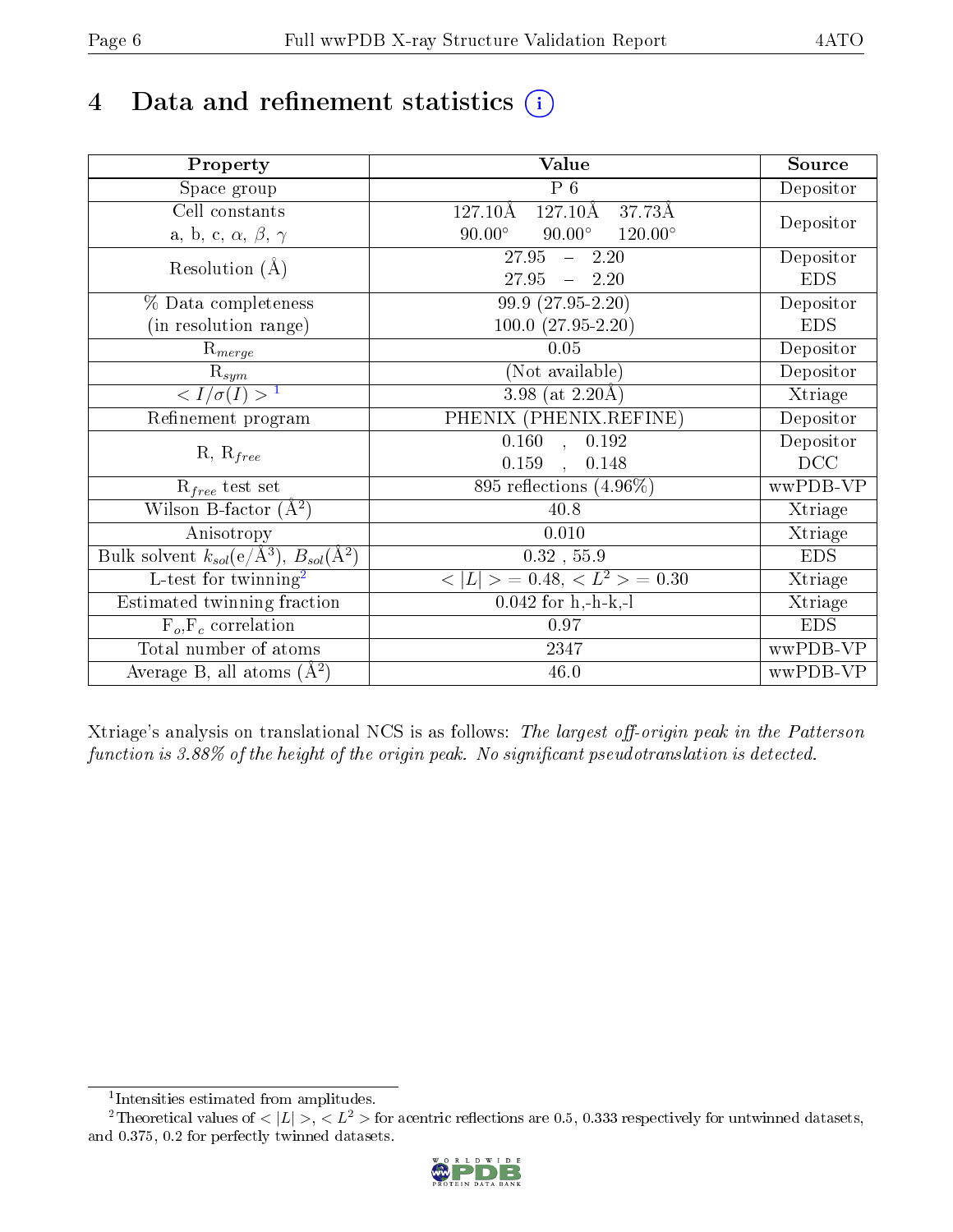## 5 Model quality  $(i)$

## 5.1 Standard geometry  $(i)$

Bond lengths and bond angles in the following residue types are not validated in this section: MPD, A23

The Z score for a bond length (or angle) is the number of standard deviations the observed value is removed from the expected value. A bond length (or angle) with  $|Z| > 5$  is considered an outlier worth inspection. RMSZ is the root-mean-square of all Z scores of the bond lengths (or angles).

| Mol           | Chain |      | <b>Bond lengths</b> | Bond angles |             |  |
|---------------|-------|------|---------------------|-------------|-------------|--|
|               |       | RMSZ | $\# Z  > 5$         | RMSZ        | $\ Z\  > 5$ |  |
|               |       | 0.43 | 0/1425              | 0.54        | 0/1918      |  |
| $\mathcal{D}$ | G     | 0.43 | 0/784               | 0.80        | 0/1220      |  |
| AΠ            | A 11  | 0.43 | /2209               | 0.65        | 0/3138      |  |

There are no bond length outliers.

There are no bond angle outliers.

There are no chirality outliers.

There are no planarity outliers.

### $5.2$  Too-close contacts  $(i)$

In the following table, the Non-H and H(model) columns list the number of non-hydrogen atoms and hydrogen atoms in the chain respectively. The H(added) column lists the number of hydrogen atoms added and optimized by MolProbity. The Clashes column lists the number of clashes within the asymmetric unit, whereas Symm-Clashes lists symmetry related clashes.

|   |      |      |    | Mol   Chain   Non-H   H(model)   H(added)   Clashes   Symm-Clashes |
|---|------|------|----|--------------------------------------------------------------------|
|   | 1391 | 1387 | 16 |                                                                    |
|   | 726  | 364  |    |                                                                    |
|   |      |      |    |                                                                    |
|   | 130  |      |    |                                                                    |
| G | 92   |      |    |                                                                    |
|   | 2347 | 1765 |    |                                                                    |

The all-atom clashscore is defined as the number of clashes found per 1000 atoms (including hydrogen atoms). The all-atom clashscore for this structure is 5.

All (18) close contacts within the same asymmetric unit are listed below, sorted by their clash magnitude.

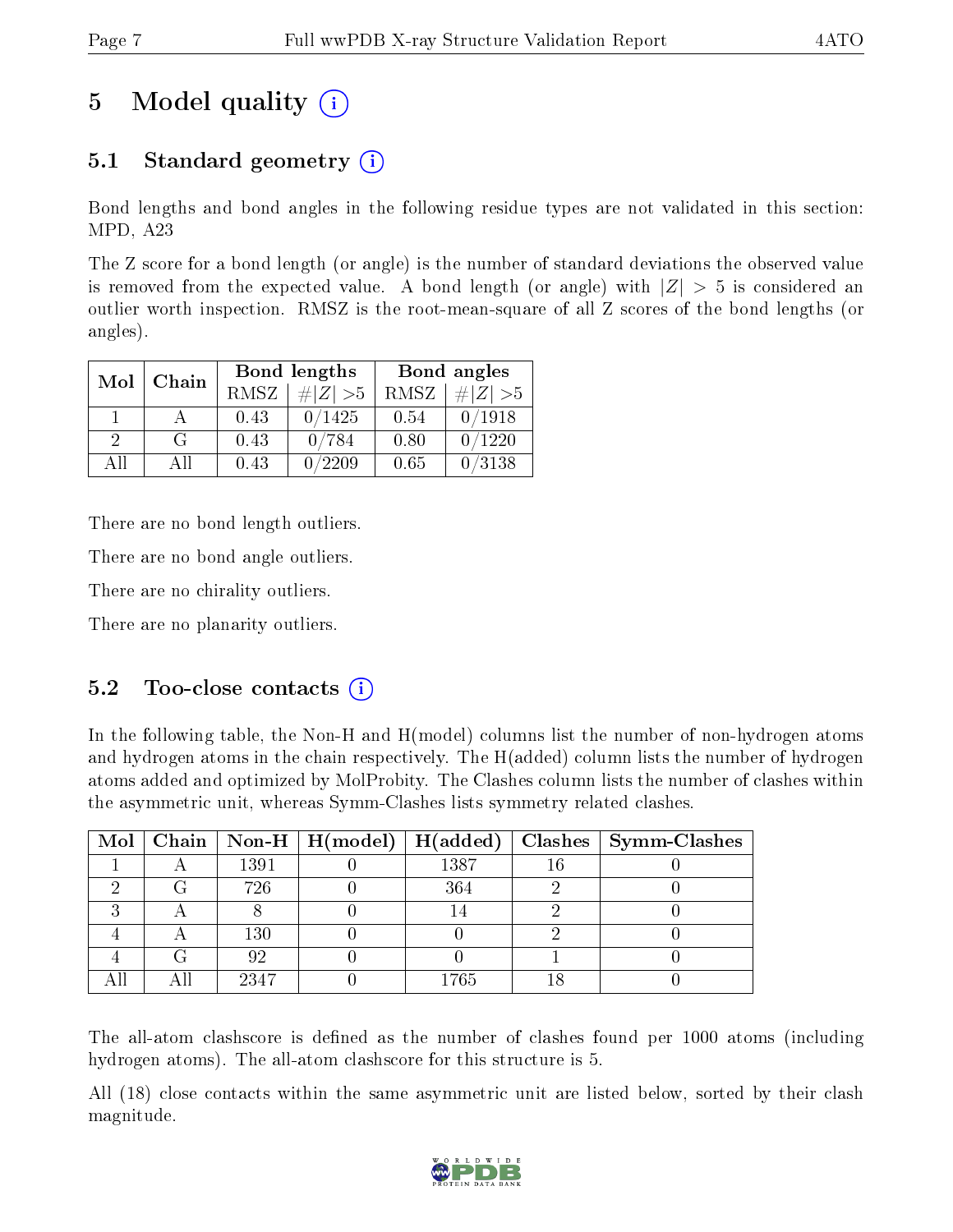| Atom-1                          | Atom-2               | Interatomic<br>distance $(\AA)$ | Clash<br>overlap $(\AA)$ |
|---------------------------------|----------------------|---------------------------------|--------------------------|
| 1:A:75:ASP:O                    | 1:A:76:GLU:HB2       | 1.83                            | 0.78                     |
| 1: A: 103: LYS: NZ              | 4:A:2027:HOH:O       | 2.25                            | 0.68                     |
| 1:A:14:THR:HG22                 | 1:A:30:ASN:HD22      | 1.63                            | 0.64                     |
| 1: A: 166: CYS: SG              | 1:A:170:LYS:NZ       | 2.76                            | 0.59                     |
| 1:A:142:GLN:CB                  | 1:A:143:GLY:HA2      | 2.36                            | 0.55                     |
| 1: A: 131: LYS: O               | 1: A: 135: VAL: HG13 | 2.08                            | 0.54                     |
| 1: A:76: GLU: HG2               | 3:A:1173:MPD:H31     | 1.93                            | 0.51                     |
| 1:A:14:THR:HG21                 | 1:A:32:ASP:OD2       | 2.12                            | 0.49                     |
| 1: A:76: GLU: HG2               | 3: A: 1173: MPD: C3  | 2.42                            | 0.49                     |
| $1: A: 165: LYS: \overline{NZ}$ | 4:A:2013:HOH:O       | 2.45                            | 0.48                     |
| 1: A:67:VAL: C                  | 1:A:84[A]:VAL:HG13   | 2.34                            | 0.48                     |
| 2:G:25:A:H3'                    | 4:G:2073:HOH:O       | 2.13                            | 0.48                     |
| 1:A:75:ASP:O                    | 1:A:76:GLU:CB        | 2.54                            | 0.47                     |
| 1:A:12:ILE:HD13                 | 1: A:39:TYR:CD1      | 2.51                            | 0.46                     |
| $1:A:142:GLN:H\overline{B2}$    | 1:A:143:GLY:HA2      | 2.00                            | 0.43                     |
| 2:G:28:U:H2'                    | 2:G:29:G:O4'         | 2.20                            | 0.42                     |
| 1:A:129:THR:O                   | 1: A: 133: GLU: HG3  | 2.21                            | 0.40                     |
| 1:A:21:ARG:HG3                  | 1:A:25:SER:HA        | 2.04                            | 0.40                     |

There are no symmetry-related clashes.

### 5.3 Torsion angles (i)

#### 5.3.1 Protein backbone  $(i)$

In the following table, the Percentiles column shows the percent Ramachandran outliers of the chain as a percentile score with respect to all X-ray entries followed by that with respect to entries of similar resolution.

The Analysed column shows the number of residues for which the backbone conformation was analysed, and the total number of residues.

| $\mid$ Mol $\mid$ Chain $\mid$ | Analysed                                |  | Favoured   Allowed   Outliers   Percentiles                             |  |
|--------------------------------|-----------------------------------------|--|-------------------------------------------------------------------------|--|
|                                | $168/194$ (87\%)   160 (95\%)   8 (5\%) |  | $\begin{array}{ c c c c c }\n\hline\n100 & 100 & \\\hline\n\end{array}$ |  |

There are no Ramachandran outliers to report.

#### 5.3.2 Protein sidechains  $(i)$

In the following table, the Percentiles column shows the percent sidechain outliers of the chain as a percentile score with respect to all X-ray entries followed by that with respect to entries of similar resolution.

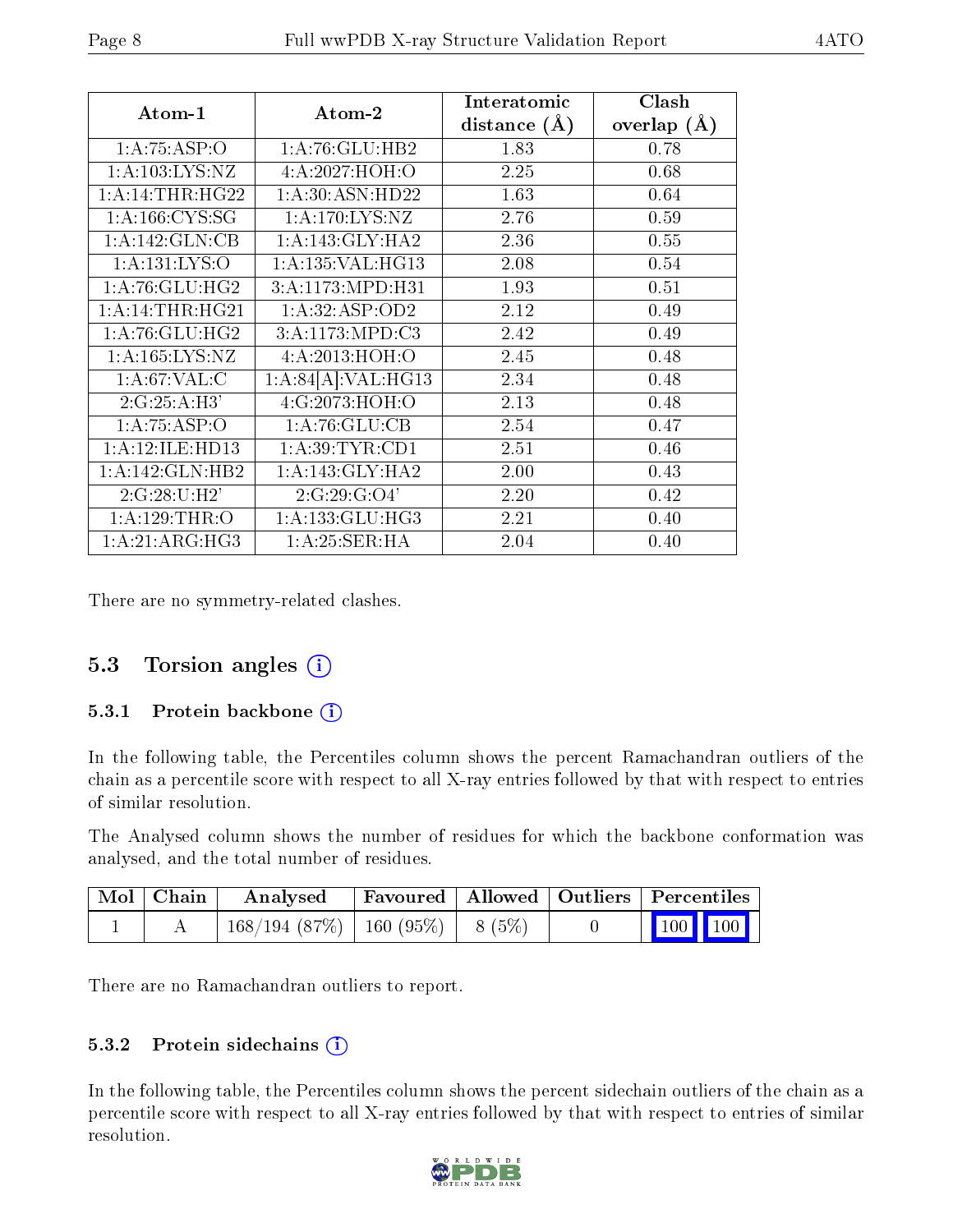The Analysed column shows the number of residues for which the sidechain conformation was analysed, and the total number of residues.

| Mol   Chain | Analysed                                           |  | Rotameric   Outliers   Percentiles |  |  |
|-------------|----------------------------------------------------|--|------------------------------------|--|--|
|             | $160/180$ (89\%)   150 (94\%)   10 (6\%)   18   20 |  |                                    |  |  |

All (10) residues with a non-rotameric sidechain are listed below:

| Mol | Chain | Res   | Type       |
|-----|-------|-------|------------|
| 1   | А     | 76    | GLU        |
| 1   | А     | 77    | <b>LYS</b> |
| 1   | А     | 84  A | VAL        |
| 1   | А     | 84 B  | VAL        |
| 1   | А     | 93    | LYS        |
| 1   | А     | 97    | GLU        |
| 1   | А     | 113   | LEU        |
| 1   | А     | 114   | <b>MET</b> |
| 1   |       | 150   | LYS        |
|     |       | 165   | LYS        |

Some sidechains can be flipped to improve hydrogen bonding and reduce clashes. There are no such sidechains identified.

#### 5.3.3 RNA (1)

|  |                         | Mol   Chain   Analysed   Backbone Outliers   Pucker Outliers |          |
|--|-------------------------|--------------------------------------------------------------|----------|
|  | $\frac{1}{33/34}$ (97%) | $4(12\%)$                                                    | $1(3\%)$ |

All (4) RNA backbone outliers are listed below:

| Mol | Chain | Res | <b>Type</b>      |
|-----|-------|-----|------------------|
|     |       | 10. |                  |
|     |       | 23  |                  |
|     |       | 32  |                  |
|     |       | 34  | $\overline{A23}$ |

All (1) RNA pucker outliers are listed below:

| Mol | Chain | $+$ Res $+$ | vpe |  |
|-----|-------|-------------|-----|--|
|     |       |             |     |  |

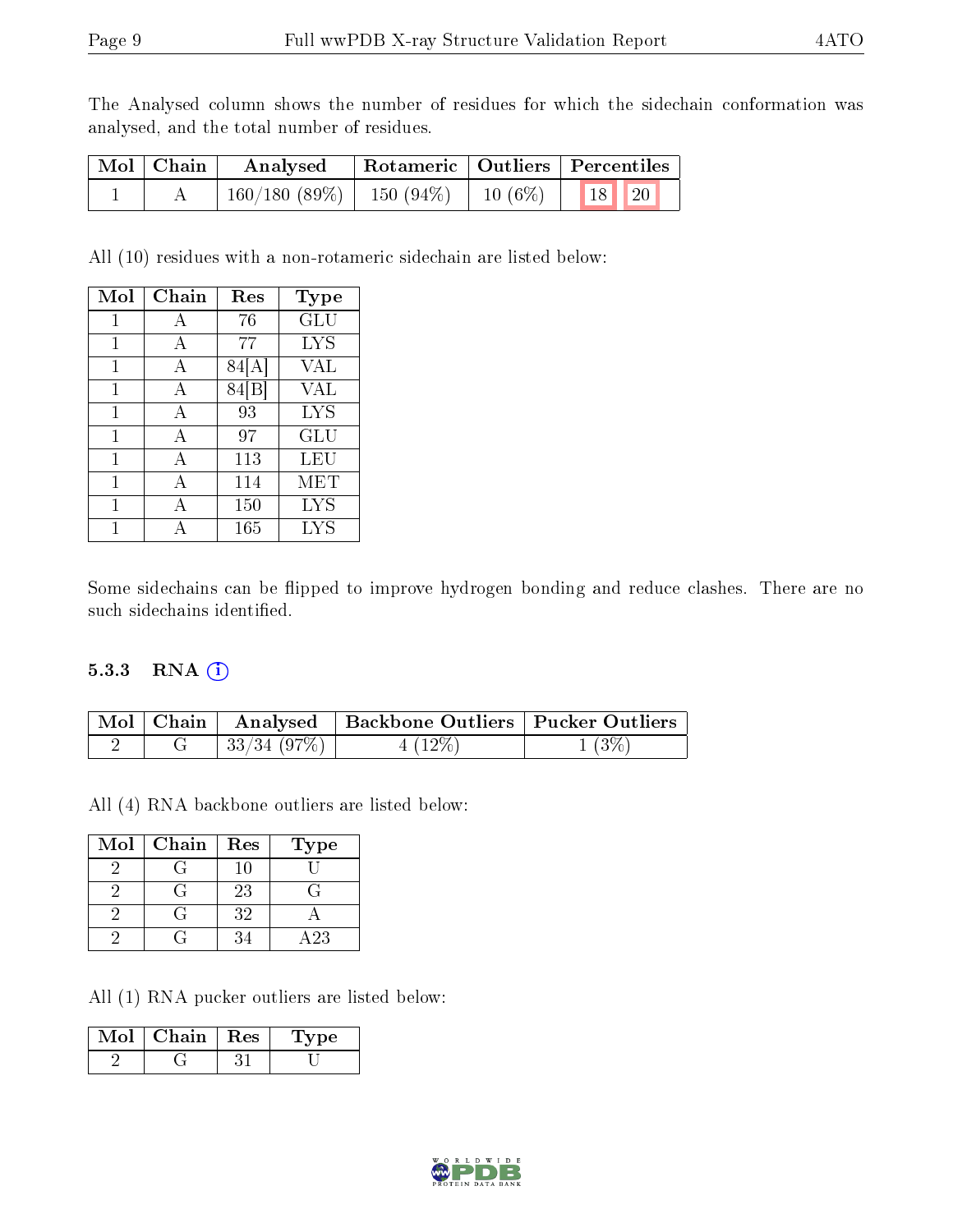### 5.4 Non-standard residues in protein, DNA, RNA chains (i)

1 non-standard protein/DNA/RNA residue is modelled in this entry.

In the following table, the Counts columns list the number of bonds (or angles) for which Mogul statistics could be retrieved, the number of bonds (or angles) that are observed in the model and the number of bonds (or angles) that are dened in the Chemical Component Dictionary. The Link column lists molecule types, if any, to which the group is linked. The Z score for a bond length (or angle) is the number of standard deviations the observed value is removed from the expected value. A bond length (or angle) with  $|Z| > 2$  is considered an outlier worth inspection. RMSZ is the root-mean-square of all Z scores of the bond lengths (or angles).

| Mol |     | $\vert$ Type $\vert$ Chain $\vert$ Res $\vert$ |    | $^+$ Link | Bond lengths |      |                                        | Bond angles   |      |         |
|-----|-----|------------------------------------------------|----|-----------|--------------|------|----------------------------------------|---------------|------|---------|
|     |     |                                                |    |           |              |      | Counts   RMSZ $\vert \#  Z  > 2 \vert$ | Counts   RMSZ |      | $\# Z $ |
|     | 423 |                                                | 34 |           | 19, 28, 29   | 2.11 | $ 7(36\%) $                            | 19,43,46      | 1.83 | 5(26%)  |

In the following table, the Chirals column lists the number of chiral outliers, the number of chiral centers analysed, the number of these observed in the model and the number defined in the Chemical Component Dictionary. Similar counts are reported in the Torsion and Rings columns. '-' means no outliers of that kind were identified.

|  |  |  | Mol   Type   Chain   Res   Link   Chirals   Torsions   Rings |  |
|--|--|--|--------------------------------------------------------------|--|
|  |  |  | $\mid 0/3/35/36 \mid 0/4/4/4 \mid$                           |  |

All (7) bond length outliers are listed below:

| Mol            | Chain | Res | Type | Atoms     | Z       | Observed $(A)$ | Ideal(A) |
|----------------|-------|-----|------|-----------|---------|----------------|----------|
| $\overline{2}$ | G     | 34  | A23  | $C3'-C4'$ | $-3.94$ | 1.42           | 1.52     |
| $\overline{2}$ | G     | 34  | A23  | $C4-N3$   | $-3.72$ | 1.30           | 1.35     |
| $\overline{2}$ | G     | 34  | A23  | $C2'-C3'$ | $-3.23$ | 1.46           | 1.53     |
| $\overline{2}$ | G     | 34  | A23  | $O3'-C3'$ | $-3.06$ | 1.38           | 1.45     |
| $\overline{2}$ | G     | 34  | A23  | $O5'-C5'$ | $-2.90$ | 1.37           | 1.44     |
| $\mathcal{D}$  | G     | 34  | A23  | $C5-N7$   | $-2.25$ | 1.31           | 1.39     |
| $\mathcal{D}$  | G     | 34  | A 23 | $C6-N6$   | 2.17    | $1.41\,$       | 1.34     |

All (5) bond angle outliers are listed below:

| Mol | Chain | Res | Type            | Atoms                 |         | Observed $(°)$ | Ideal $(°)$ |
|-----|-------|-----|-----------------|-----------------------|---------|----------------|-------------|
| 2   |       | 34  | A 23            | $N3-C2-N1$            | -5.05   | 120.78         | 128.68      |
| 2   | G     | 34  | A 23            | $C1'$ -N9-C4          | $-2.80$ | 121.72         | 126.64      |
|     | G     | 34  | A 23            | $O2'$ -PC-O1C         | $-2.43$ | 109.34         | 115.76      |
| 2   | G     | 34  | A <sub>23</sub> | $O5'$ - $C5'$ - $C4'$ | 2.27    | 116.71         | 108.99      |
|     | G     | 34  | A23             | C4-C5-N7              | $-2.25$ | 107.06         | 109.40      |

There are no chirality outliers.

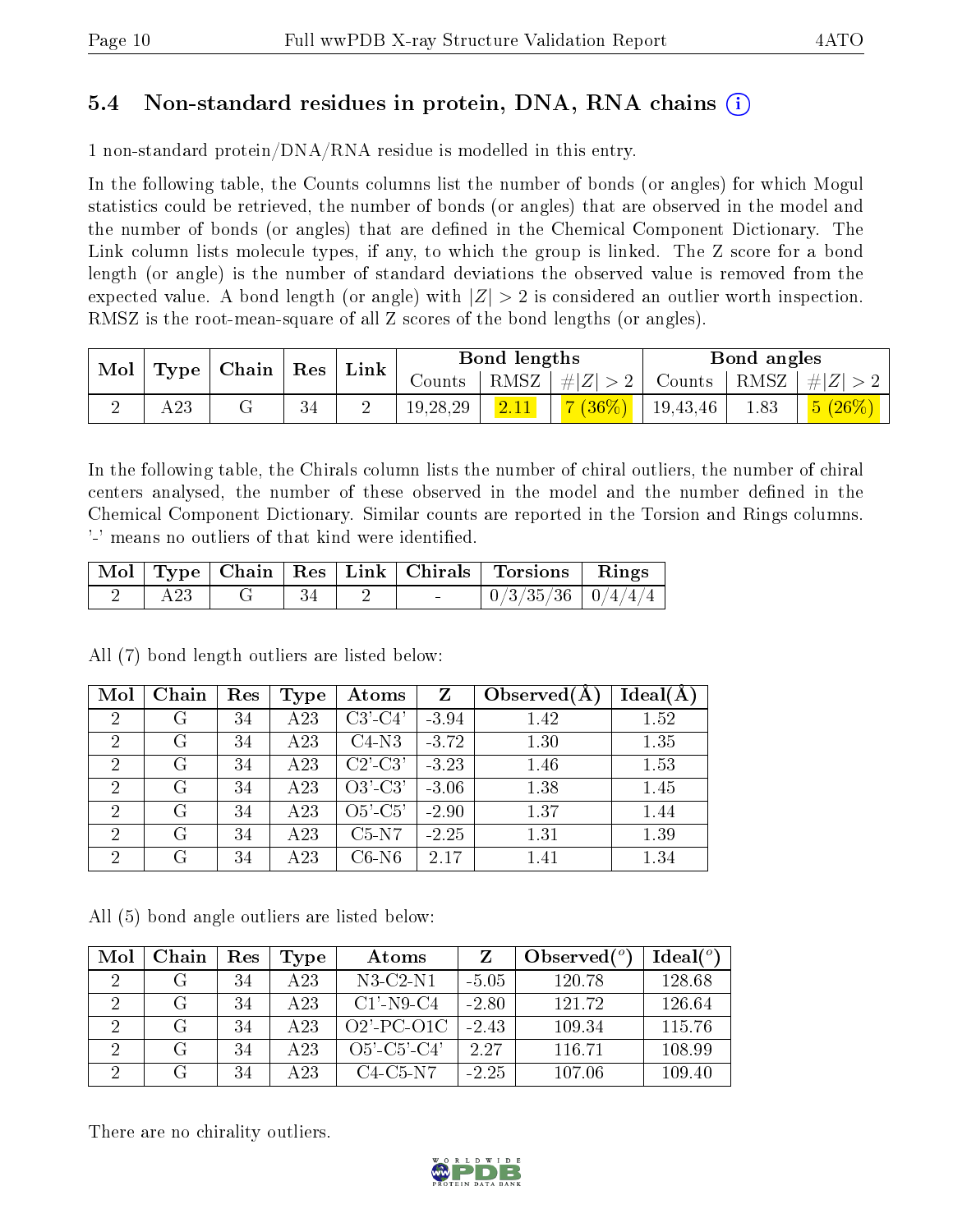There are no torsion outliers.

There are no ring outliers.

No monomer is involved in short contacts.

#### 5.5 Carbohydrates  $(i)$

There are no carbohydrates in this entry.

### 5.6 Ligand geometry  $(i)$

1 ligand is modelled in this entry.

In the following table, the Counts columns list the number of bonds (or angles) for which Mogul statistics could be retrieved, the number of bonds (or angles) that are observed in the model and the number of bonds (or angles) that are defined in the Chemical Component Dictionary. The Link column lists molecule types, if any, to which the group is linked. The Z score for a bond length (or angle) is the number of standard deviations the observed value is removed from the expected value. A bond length (or angle) with  $|Z| > 2$  is considered an outlier worth inspection. RMSZ is the root-mean-square of all Z scores of the bond lengths (or angles).

| <b>Mol</b> | $\Gamma$ Type $\Gamma$ | Chain | ${\rm Res}$ | Link   | Bond lengths |                            |             | Bond angles   |      |         |
|------------|------------------------|-------|-------------|--------|--------------|----------------------------|-------------|---------------|------|---------|
|            |                        |       |             |        | Counts       | $^{\circ}$ RMSZ $_{\perp}$ | $\# Z  > 2$ | Counts   RMSZ |      | $\ H\ $ |
|            | MPI                    |       | 1173        | $\sim$ |              | 0.30                       |             | 9,10,10       | 0.32 |         |

In the following table, the Chirals column lists the number of chiral outliers, the number of chiral centers analysed, the number of these observed in the model and the number defined in the Chemical Component Dictionary. Similar counts are reported in the Torsion and Rings columns. '-' means no outliers of that kind were identified.

|       |      |                                   | Mol   Type   Chain   Res   Link   Chirals   Torsions   Rings |  |
|-------|------|-----------------------------------|--------------------------------------------------------------|--|
| ∣ MPD | 1173 | <b>Contract Contract Contract</b> | 0/5/5/5                                                      |  |

There are no bond length outliers.

There are no bond angle outliers.

There are no chirality outliers.

There are no torsion outliers.

There are no ring outliers.

1 monomer is involved in 2 short contacts:

|  |               | Mol   Chain   Res   Type   Clashes   Symm-Clashes |
|--|---------------|---------------------------------------------------|
|  | -1173   MPD - |                                                   |

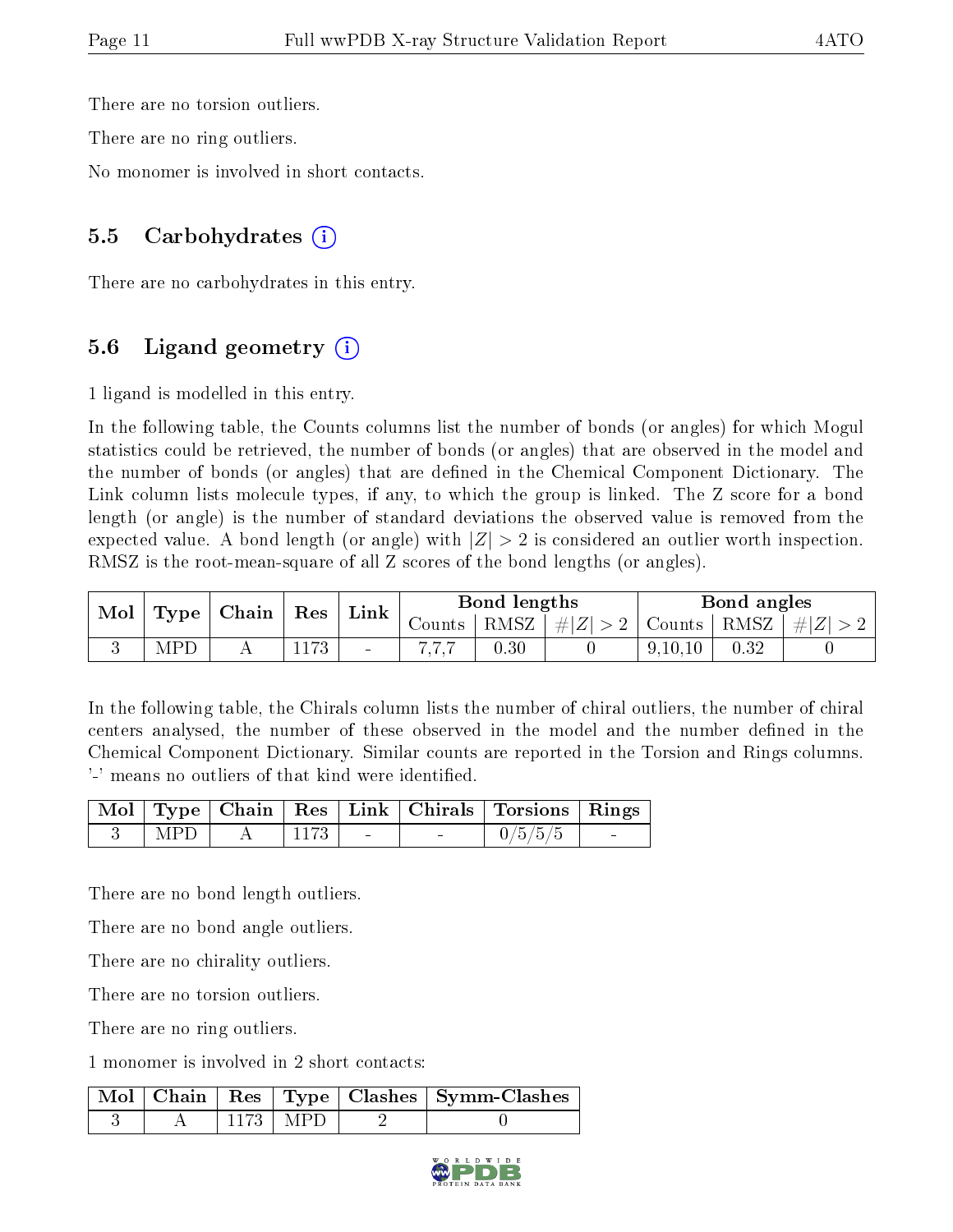## 5.7 [O](https://www.wwpdb.org/validation/2017/XrayValidationReportHelp#nonstandard_residues_and_ligands)ther polymers (i)

There are no such residues in this entry.

## 5.8 Polymer linkage issues (i)

There are no chain breaks in this entry.

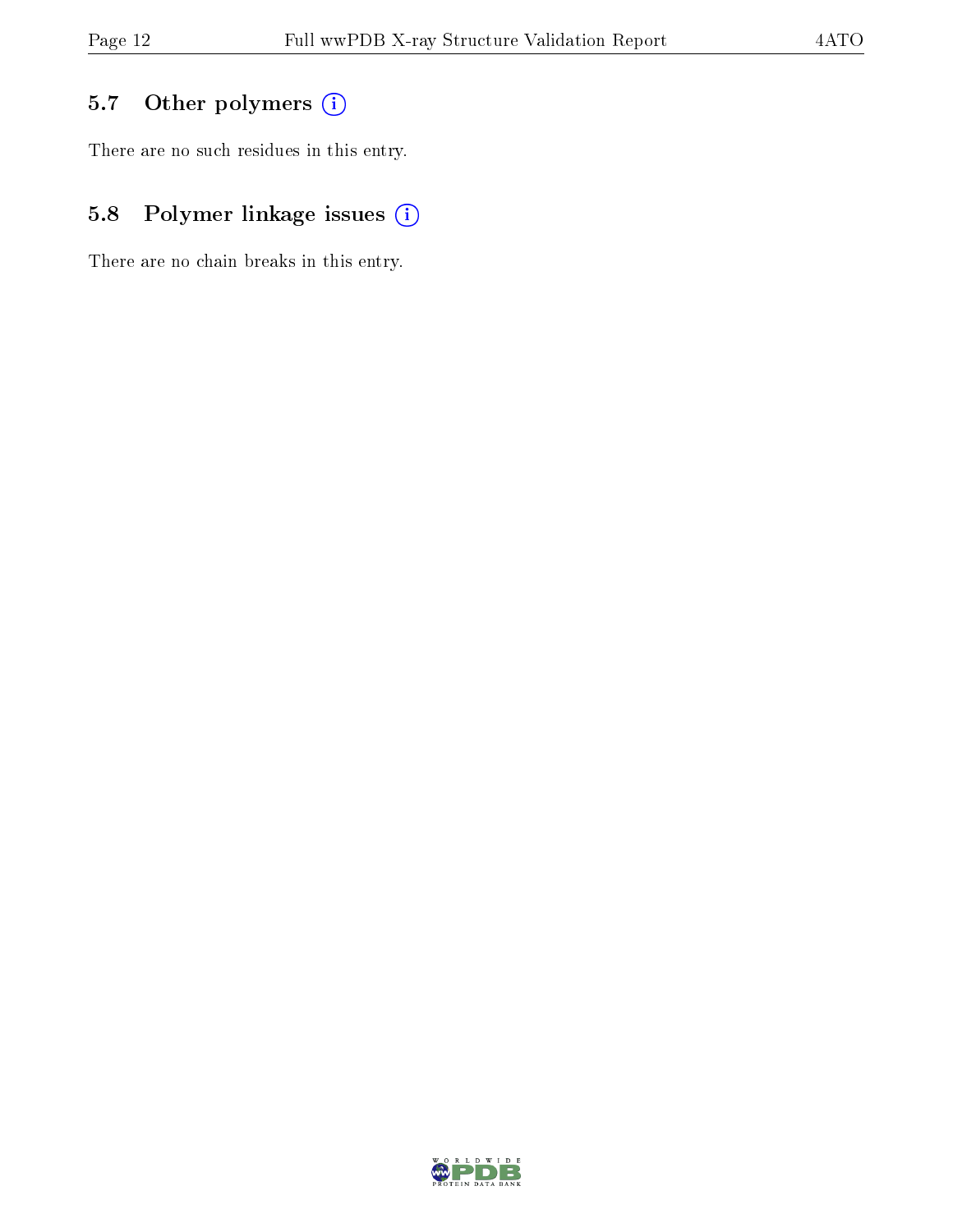## 6 Fit of model and data  $\left( \cdot \right)$

## 6.1 Protein, DNA and RNA chains (i)

In the following table, the column labelled  $#RSRZ>2'$  contains the number (and percentage) of RSRZ outliers, followed by percent RSRZ outliers for the chain as percentile scores relative to all X-ray entries and entries of similar resolution. The OWAB column contains the minimum, median,  $95<sup>th</sup>$  percentile and maximum values of the occupancy-weighted average B-factor per residue. The column labelled  $Q< 0.9$  lists the number of (and percentage) of residues with an average occupancy less than 0.9.

| Mol | Chain | Analysed         | ${ <\hspace{-1.5pt}{\mathrm{RSRZ}} \hspace{-1.5pt}>}$ | $\#\text{RSRZ}{>}2$   | $OWAB(A^2)$     | $\rm{Q}\textcolor{black}{<}0.9$ $\mid$ |
|-----|-------|------------------|-------------------------------------------------------|-----------------------|-----------------|----------------------------------------|
|     |       | $168/194(86\%)$  | $-0.05$                                               | 8 (4\%)<br> 30 <br>29 | 24, 42, 84, 113 |                                        |
|     |       | $33/34$ (97\%)   | $-0.75$                                               | 0   100   100         | 29, 39, 60, 62  |                                        |
| All | All   | $201/228$ (88\%) | $-0.17$                                               | $8(3\%)$<br>38<br>36  | 24, 41, 79, 113 |                                        |

All (8) RSRZ outliers are listed below:

| Mol          | Chain | Res | Type       | <b>RSRZ</b> |
|--------------|-------|-----|------------|-------------|
|              |       | 169 | <b>TYR</b> | 3.9         |
|              |       | 172 | $\rm{ARG}$ | 3.8         |
| $\mathbf{1}$ | А     | 93  | <b>LYS</b> | 2.9         |
| 1            | А     | 171 | <b>GLU</b> | 2.6         |
| 1            | А     | 34  | <b>GLN</b> | 2.3         |
| 1            |       | 170 | <b>LYS</b> | 2.2         |
| 1            |       | 142 | <b>GLN</b> | 2.2         |
|              |       | 144 | <b>LYS</b> | 2.0         |

## 6.2 Non-standard residues in protein, DNA, RNA chains (i)

In the following table, the Atoms column lists the number of modelled atoms in the group and the number defined in the chemical component dictionary. The B-factors column lists the minimum, median,  $95<sup>th</sup>$  percentile and maximum values of B factors of atoms in the group. The column labelled  $Q< 0.9$ ' lists the number of atoms with occupancy less than 0.9.

|  |  |       |      |      | $\mid$ Mol $\mid$ Type $\mid$ Chain $\mid$ Res $\mid$ Atoms $\mid$ RSCC $\mid$ RSR $\mid$ B-factors( $A^2$ ) $\mid$ Q<0.9 |  |
|--|--|-------|------|------|---------------------------------------------------------------------------------------------------------------------------|--|
|  |  | 25/26 | 0.80 | 0.26 | 39,58,88,95                                                                                                               |  |

### 6.3 Carbohydrates (i)

There are no carbohydrates in this entry.